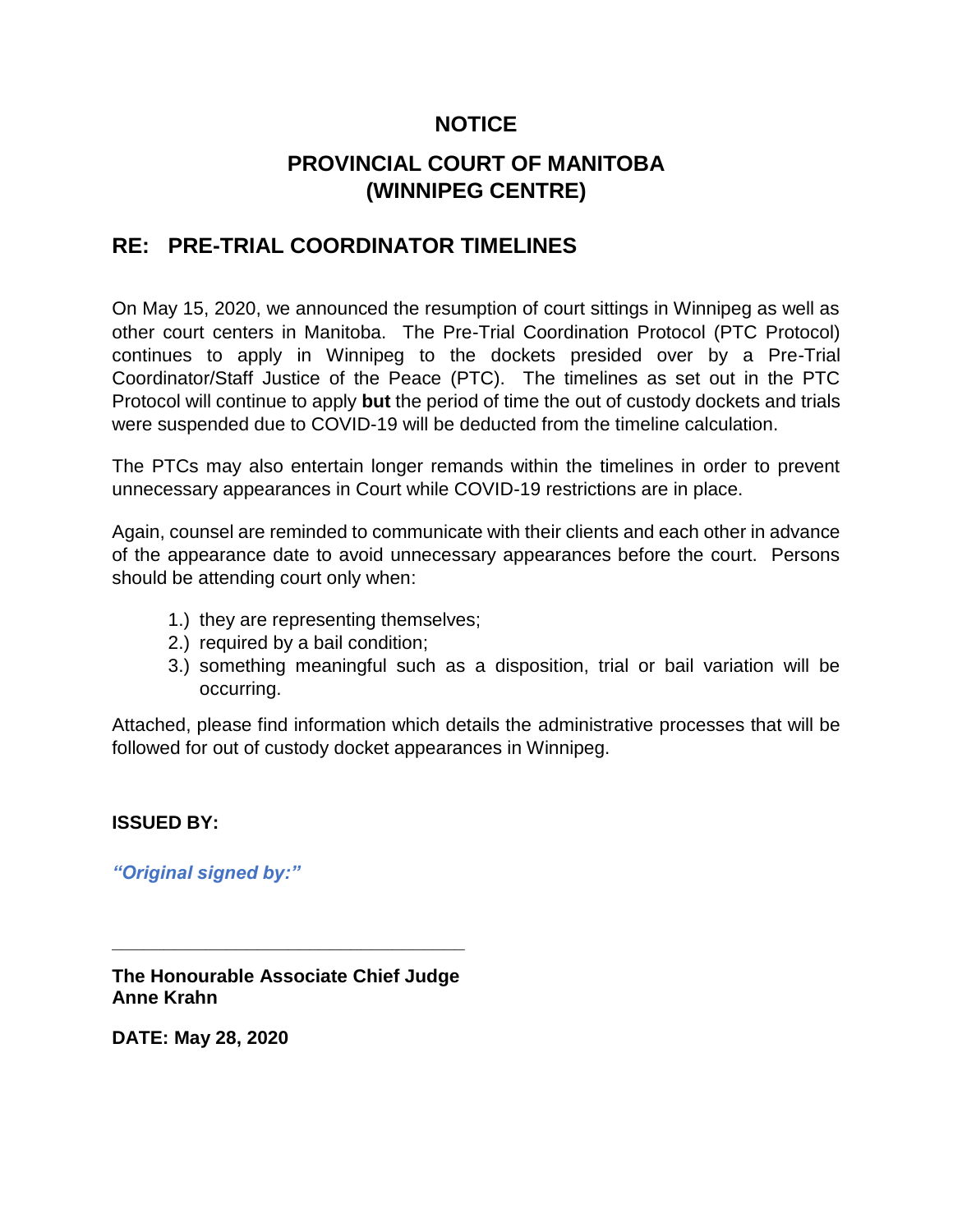# **Process for Out of Custody PTC Dockets**

### **Court Office Data Entry**

- Produce a docket five days in advance to Legal Aid.
- The docket will be published.

# **Legal Aid**

- Will receive the docket from the Courts five days in advance.
- Will receive the docket first and list counsel off their database.
- Once completed will forward the docket to the Provincial Crown Paralegal email boxes.
- If Federal 1/301 docket, legal aid can forward the docket to the Federal Inbox at [wpgppscintake@ppsc-sppc.gc.ca.](mailto:wpgppscintake@ppsc-sppc.gc.ca)

### **Provincial Crown Office**

- Will receive the docket from the Courts five days in advance.
- Crown's Paralegal will commence discussions and arrange dates with counsel.
- All adjournments and dates will be added to the docket.
- Trial Slips or UTJ by counsel will be included in order to set the date. Counsel to email PTC mailbox at *ptcwinnipeg@gov.mb.ca.*
- Paralegal will scan the docket to the PTC by  $4:30$  p.m. the previous day.
- Continuous sending of add dockets may occur with the last add docket to be sent to the PTC mailbox by 10 a.m. day of court.
- Paralegals will email counsel only if the agreed upon date was not set.
- Paralegals will be available on standby and contacted if required by the PTC.

#### **Federal Crown Office**

- Will email their dates to the PTC mailbox and not attend.
- Federal Crown will be available at any time if required.

#### **Defence Counsel**

- Counsel can receive updates on remand dates by calling 204 945-3454.
- Defence to communicate to the Crown Paralegal by email [occrownparalegal@gov.mb.ca](mailto:occrownparalegal@gov.mb.ca) by 4:30 p.m. two days before court and if a date has been arranged, defence counsel will not have to attend court.
- Trial Slips, Undertaking by Counsel, or Designation of Counsel to be emailed to the PTC mailbox prior to court or date will not be set.